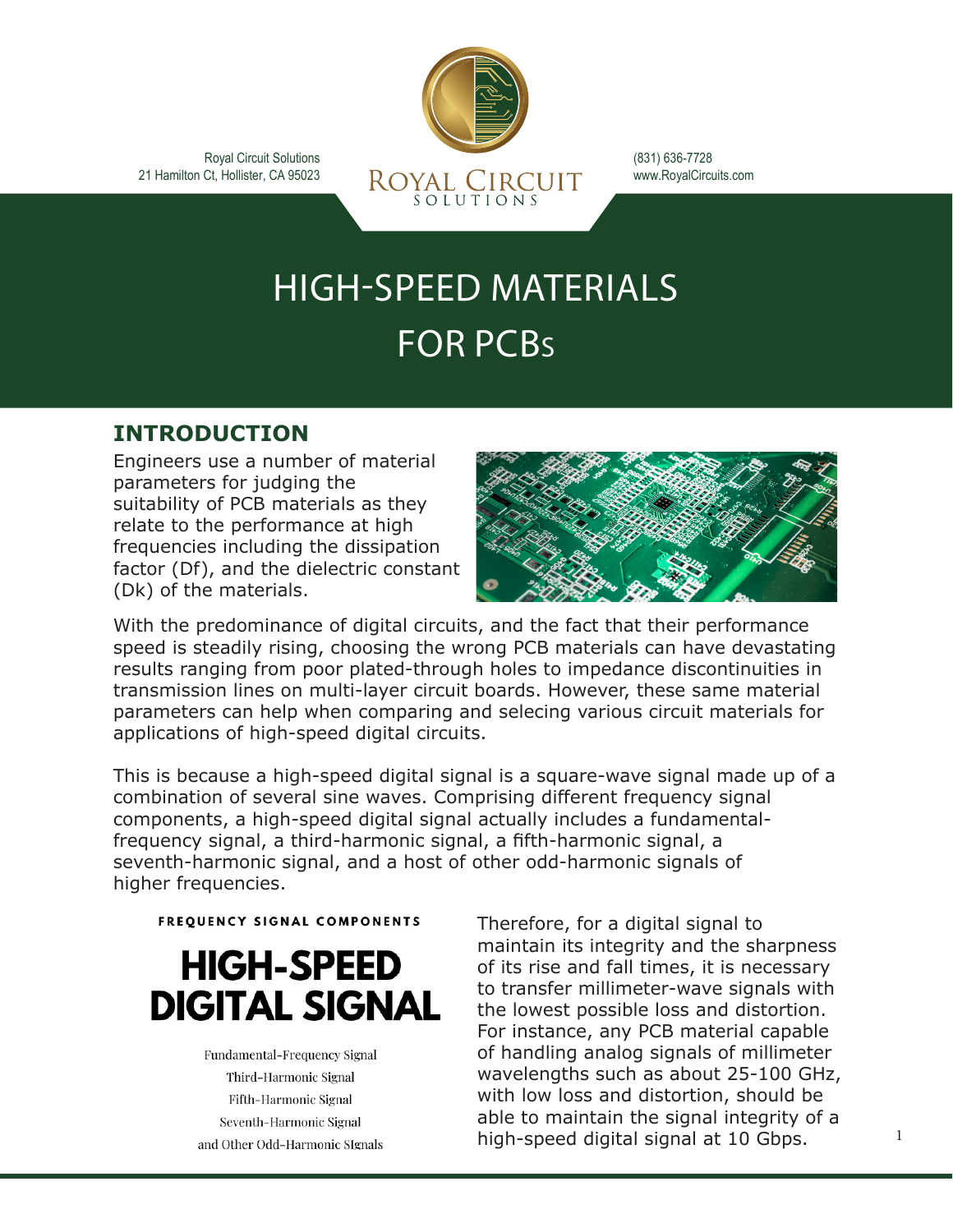

Although FR-4 is the most popular circuit board material, it fails to perform satisfactorily introducing insertion loss and distortion—for analog microwave and millimeter-wave signals, and therefore, is not suitable as PCB material for high-speed digital circuits as well.

Typically, the dissipation factor of the circuit material defines its support for high-speed digital applications where insertion loss is critical.



Mid-loss substrates with dissipation factors of 0.010 or less may cause high insertion-loss for digital signals at 10 Gbps speeds, and low-loss material with dissipation factors of 0.005 or lower may be more suitable. However, with high-speed digital designs rising to the 25-28 Gbps range, newer, very low-loss material will be necessary, with dissipation factors in the range of 0.003 or less. Experiments with 56 Gbps digital signals show ultra-low loss material with dissipation factors of 0.0015 or less are necessary.

#### **DISSIPATION FACTOR**

Dissipation factor, also known as loss tangent, provides invaluable insight into the behavior of a circuit material when loss is an important concern, when signal distortion must be minimized, and when it is necessary to preserve signal integrity. For instance, where circuit materials are transporting mixed signals, or a combination of different technologies such as RF/microwave signals and high-speed digital signals, the materials dissipation factor can indicate how a specific material will handle complex signal routing. In simple terms, Df is the measure of the tendency of the dielectric material to absorb some of the energy from the waveform passing through the material.



Selecting a PCB material with a low Df value ensures that the high-speed circuits fabricated on that material will exhibit minimal losses. Although dielectric losses dominate, other losses may be more significant depending on circuit configuration and thickness. These may include conductor loss, which again depends on frequency, material dielectric constant, conductor finish, conductor thickness, and the Rogers RO3003 High Frequency Materials surface roughness of the conductor.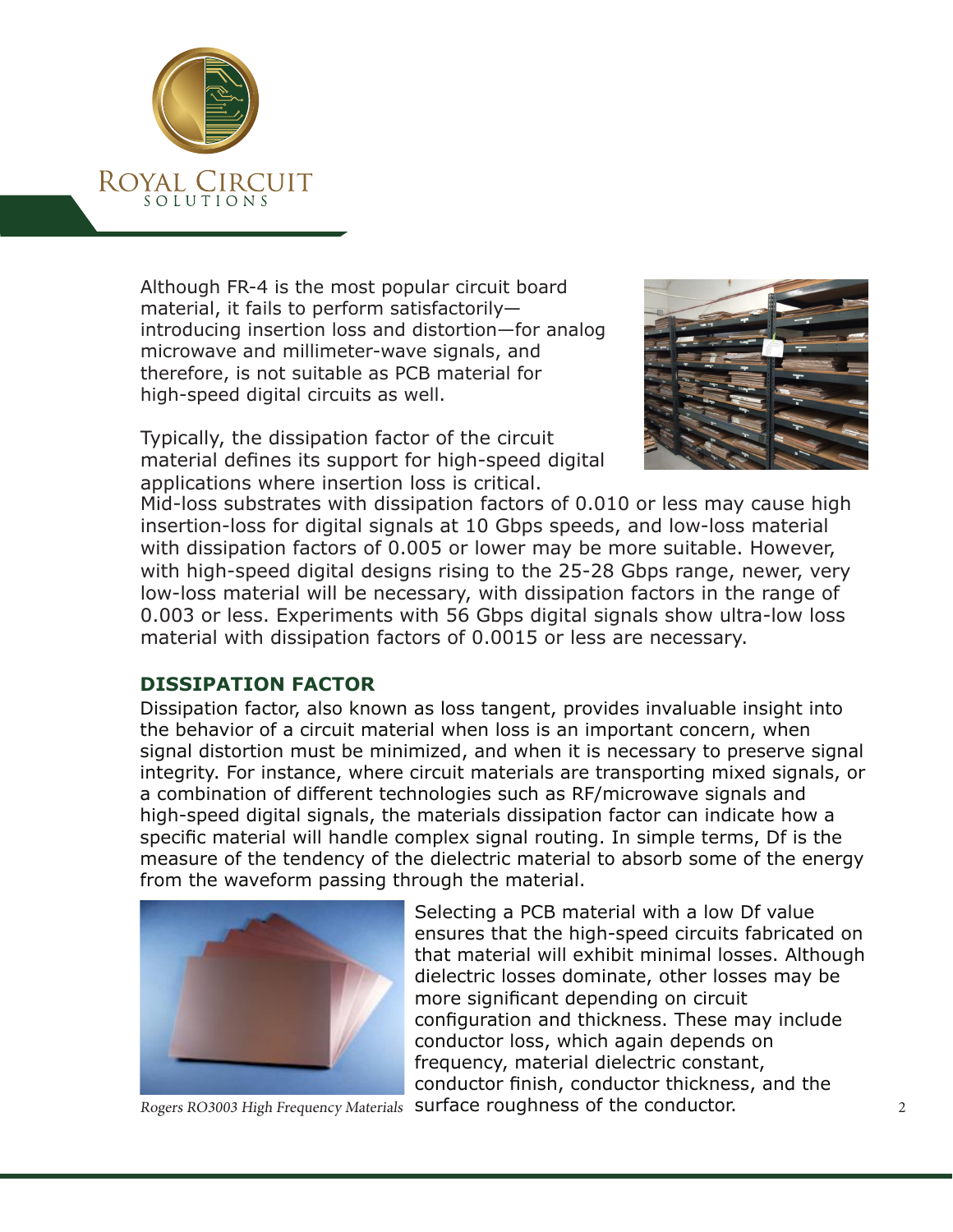

Although selecting PCB materials with low Df values can help minimize losses, circuit materials with lower dissipation factors tend to be more expensive than materials with comparatively higher dissipation factor values. Therefore, engineers are faced with a tradeoff between price and performance.

#### **DIELECTRIC CONSTANT**

The dielectric constant (Dk) of the PCB material affects the impedance of circuits fabricated on that material. As the material's Dk can change with frequency, temperature, and other reasons, it affects the performance of high-speed digital circuits as it changes the impedance of transmission lines on the PCB adversely, and in unexpected ways.

$$
\epsilon = \frac{C}{C_{\circ}} \ , \quad C_{\circ} = \frac{\epsilon_{\circ} A}{t}
$$

Specifically, unwanted changes in impedance and Dk tend to distort the higher-order harmonics making up the high-speed digital signal, resulting in the loss of digital signal integrity. Therefore, for low distortion of higher-order harmonic signal components one needs to use PCB materials with Dk values that are low and stable with frequency and temperature. Measurements on high-speed digital circuits using clean and clear eye diagrams support this observation.

#### **DISPERSION**

Dispersion is another characteristic of the PCB material and is closely related to its Dk. Dispersion refers to a change in Dk with frequency, and all PCB materials exhibit this to some extent. It naturally follows that PCB materials that exhibit minimal changes in Dk with frequency, will also display minimal dispersion.

Low dispersion is a good characteristic for high-speed digital circuits, as dispersion can be the result of different traits of the PCB material, such as loss of the material, polarity of the dielectric material, and the surface roughness of the copper conductor.

Dispersion causes signal losses at increasing frequencies. If these losses are at the higher-order harmonic signal components needed by a high-speed digital circuit, its higher harmonic signals may suffer excessive losses in their amplitudes, causing significant distortion of the high-speed digital signals.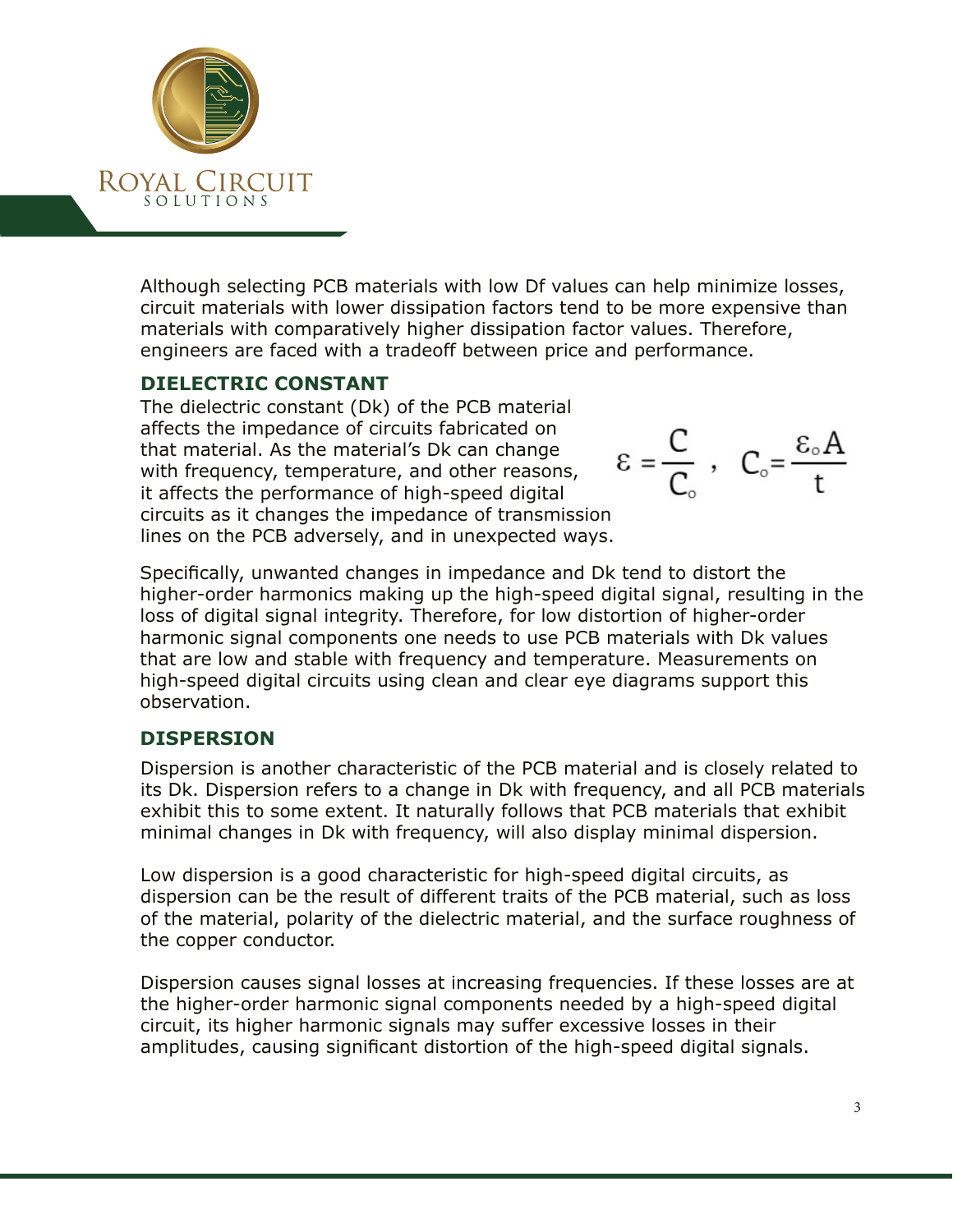

#### **TOTAL LOSSES**

The length of the track carrying a high-speed digital signal on the PCB can also affect the integrity of that signal. That is because signal losses increase with the length of travel of the signal. For instance, a 5 GHz signal traveling a distance of 10 inches, may suffer only 0.5 dB loss per inch for the first inch, but is likely to suffer a loss of 5 dB across the entire length of its travel. Moreover, losses for PCB material are more a function of frequency and increases with increasing frequencies.

That means the total losses for the length of travel for high-speed digital signals are considerably higher for the higher-order harmonic frequencies. For instance, although a 5 GHz signal may be facing low losses for the fundamental and the third-harmonic signal component, it will face considerable signal losses for the fifth- and seventh-harmonic signal components of the signal. Therefore, some PCB materials may introduce losses of the order of 10 dB or more for the fifth- and seventh-harmonic signal components of the 5 GHz signal as it traverses the 10-inch distance, resulting in considerable distortion to the high-speed digital signal as it crosses the PCB material.

Apart from the losses from dissipation, dielectric constant, and dispersion of PCB materials, physical details can also distort high-speed digital signals. For instance, right-angled bends in transmission lines represent a change in the effective width of the transmission line. This causes a discontinuity of impedance of the transmission line, resulting in an increase in the capacitance at that point. PCB design engineers avoid such discontinuities in the signal path by using mitered 45-degree bends or arcs for minimizing the reflections that high-speed signals passing through them may face.

#### **SUBSTRATE MATERIAL FOR HIGH-SPEED CIRCUITS**

Commercially, PCB materials are available in various formulations at numerous performance levels, and usually, they represent a tradeoff between price and performance. The performance of a circuit material depends on numerous parameters, with dielectric constant or Dk as the most likely starting point when comparing materials. The panasonic Megatron6 High Frequency Materials 4